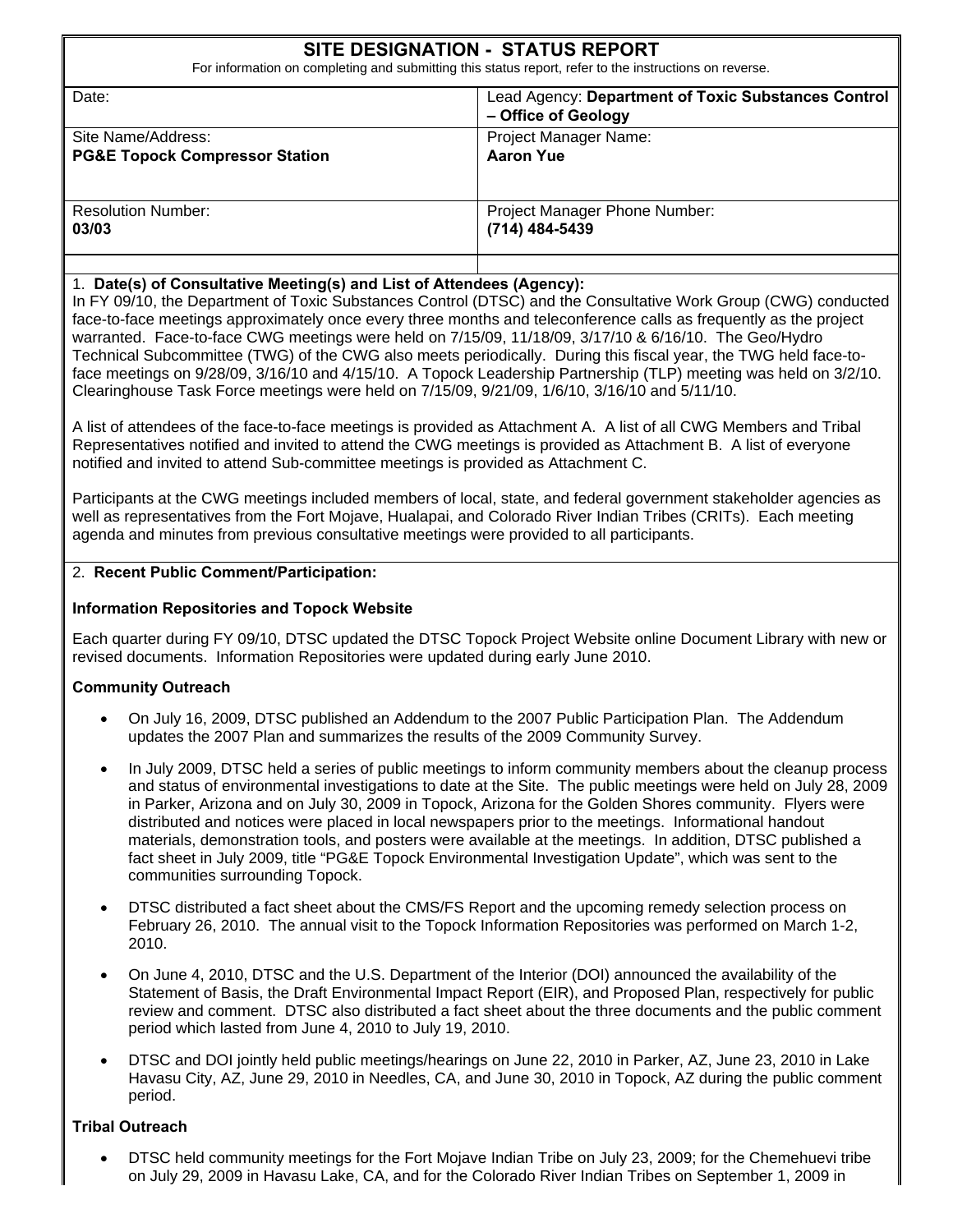#### Parker, AZ.

- Members of DTSC's CEQA team and EIR consultant met with tribal representatives throughout the fiscal year to discuss cultural resources and issues as part of the EIR fact-finding process under CEQA.
- On April 27, 2010, DTSC provided Advanced Draft EIR to Tribes and the TLP. DTSC met with the Fort Mojave Indian Tribe on 5/27/10 and the Hualapai Indian Tribe on 5/28/10.

### **Topock Site Mailing List Update**

The mailing list was updated in July 2009, October 2009, February 2010, and May 2010.

### **EIR**

DTSC worked on the Draft Programmatic Environmental Impact Report (EIR) to assess the potential environmental effects of the potential groundwater remedial components throughout the fiscal year. The EIR was released to the public for comment between June 4 and July 19, 2010.

### **Arizona Groundwater Study**

Arizona Groundwater sampling events (part of the Groundwater Monitoring Program) took place on: May 4-5, 2009, September 22 and 30, 2009, 3<sup>rd</sup> and 4<sup>th</sup> Quarters of FY 09/10. PG&E reported results to private property owners, Arizona Department of Environmental Quality (ADEQ), and DTSC on June 22, 2009, November 12, 2009, January 29, 2010 & May 6, 2010.

#### **East Ravine Groundwater Investigation**

The well installation for the East Ravine groundwater investigation was completed on July 13, 2009. The contemporaneous round of groundwater sampling in the East Ravine wells was conducted on July 22, 2009.

#### **3. Describe the Potential or Known Areas of Concern:**

DTSC continues to oversee PG&E in evaluating what is needed to protect the beneficial uses of the Colorado River.

From 1951 to 1964, untreated wastewater containing hexavalent chromium was discharged into an area known as the Bat Cave Wash (a dry steambed near the Colorado River). This resulted in a plume of hexavalent chromium contamination in the groundwater beneath the facility which now extends beneath the floodplain adjacent to the Colorado River. The groundwater plume extends under federal property, managed and overseen by the Department of the Interior.

In addition, there are small localized areas within or around the Topock Compressor Station where chromium, hexavalent chromium, and other compounds (such as other metals, semi-volatile organic compounds, asbestos), have been found in soils. These occurrences are related to disposal and handling practices when chromium was used at the site. DTSC anticipates that the localized areas of soil contamination will be addressed by PG&E in the Corrective Measures Study and final remedy.

Late 2009, PG&E conducted additional employee interviews regarding historic burn activities and waste disposal practices. Additional areas were identified during these interviews, and PG&E will evaluate these areas as part of the ongoing RFI/RI at the site.

#### **4. Current Phase of Action:**

Activities during FY 09/10, included continuing progress on the soil RCRA Facility Investigation, the Groundwater Risk Assessment (GWRA), and the Groundwater Corrective Measures Study (CMS), as well as ongoing operation and maintenance of groundwater extraction, treatment and injection at the IM No. 3 facilities.

Additional activities during the third and fourth quarters of FY 09/10 included continuing progress on the AOC 4 Time Critical Removal Action (TCRA) which is being performed under order of the Department of the Interior, and completion of the Draft Environmental Impact Report. During the fourth quarter of FY 09/10, Soil Data Quality Objectives (DQOs) were developed as part of the soil RCRA Facility Investigation. DTSC drafted and released the groundwater Statement of Basis and EIR Fact Sheet on June 4, 2010.

### **5. Proposed Site Use (check the appropriate box[es]):**

**X** Commercial/Industrial/Retail **□** Residential (single/Multi-family, Sale/rental product)

**X** Park or Open Space **□** Schools, Hospitals Day Care Centers or Other Non-Industrial Sensitive Uses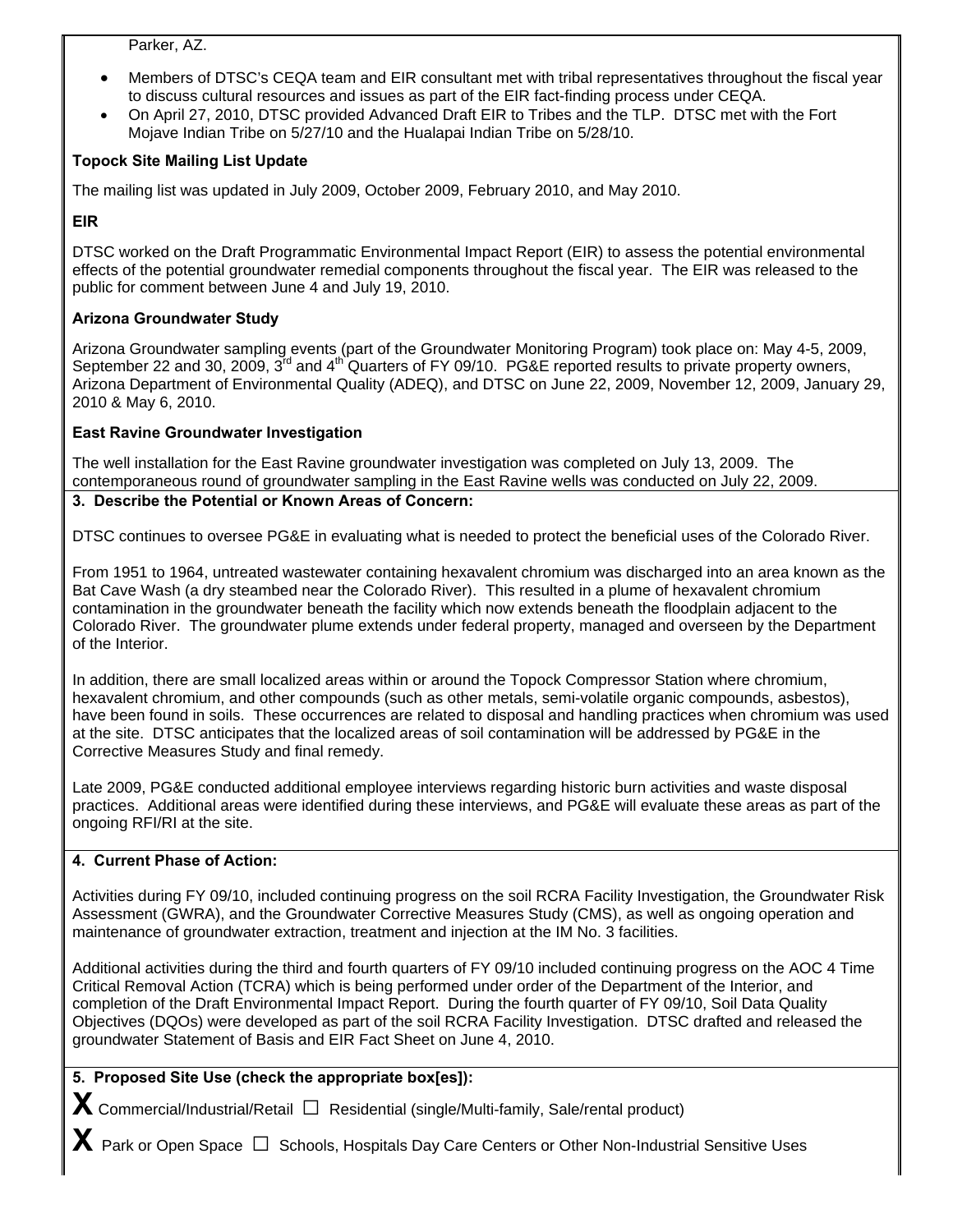| 6. List any Technical Problems:<br>N/A                                                                                                                                                                                                                                                                                                                                                                                                                                                                                                                                                                                                                                                                                                                                                                                                                                                                                                                                                                                                                                                                                                                                                                                                                                                                          |                                                              |                      |                                      |  |                                                     |
|-----------------------------------------------------------------------------------------------------------------------------------------------------------------------------------------------------------------------------------------------------------------------------------------------------------------------------------------------------------------------------------------------------------------------------------------------------------------------------------------------------------------------------------------------------------------------------------------------------------------------------------------------------------------------------------------------------------------------------------------------------------------------------------------------------------------------------------------------------------------------------------------------------------------------------------------------------------------------------------------------------------------------------------------------------------------------------------------------------------------------------------------------------------------------------------------------------------------------------------------------------------------------------------------------------------------|--------------------------------------------------------------|----------------------|--------------------------------------|--|-----------------------------------------------------|
| 7. Permits Required/Issued to Date and Pending Permit Issues:                                                                                                                                                                                                                                                                                                                                                                                                                                                                                                                                                                                                                                                                                                                                                                                                                                                                                                                                                                                                                                                                                                                                                                                                                                                   |                                                              |                      |                                      |  |                                                     |
| None                                                                                                                                                                                                                                                                                                                                                                                                                                                                                                                                                                                                                                                                                                                                                                                                                                                                                                                                                                                                                                                                                                                                                                                                                                                                                                            |                                                              |                      |                                      |  |                                                     |
| 8. Deed Restriction/Land Use Control in Place?                                                                                                                                                                                                                                                                                                                                                                                                                                                                                                                                                                                                                                                                                                                                                                                                                                                                                                                                                                                                                                                                                                                                                                                                                                                                  |                                                              |                      |                                      |  |                                                     |
| $\Box$ Yes                                                                                                                                                                                                                                                                                                                                                                                                                                                                                                                                                                                                                                                                                                                                                                                                                                                                                                                                                                                                                                                                                                                                                                                                                                                                                                      | $\mathbf{X}_{\text{No}}$                                     |                      |                                      |  |                                                     |
| <b>Effective Date:</b>                                                                                                                                                                                                                                                                                                                                                                                                                                                                                                                                                                                                                                                                                                                                                                                                                                                                                                                                                                                                                                                                                                                                                                                                                                                                                          |                                                              |                      |                                      |  |                                                     |
| 9. Engineering Controls (check applicable controls in place):                                                                                                                                                                                                                                                                                                                                                                                                                                                                                                                                                                                                                                                                                                                                                                                                                                                                                                                                                                                                                                                                                                                                                                                                                                                   |                                                              |                      |                                      |  |                                                     |
| Air Sparging                                                                                                                                                                                                                                                                                                                                                                                                                                                                                                                                                                                                                                                                                                                                                                                                                                                                                                                                                                                                                                                                                                                                                                                                                                                                                                    | <b>Construct Landfill Cell</b><br><b>Containment Barrier</b> | $\times$<br>$\times$ | <b>Fence Site</b>                    |  | <b>Remove Free Product</b>                          |
| $\mathsf{X}$<br><b>Capped Site</b><br>Consolidate and Cap                                                                                                                                                                                                                                                                                                                                                                                                                                                                                                                                                                                                                                                                                                                                                                                                                                                                                                                                                                                                                                                                                                                                                                                                                                                       | <b>Dual Phase Extraction</b>                                 |                      | In Situ Treatment<br>Passive Venting |  | Soil Vapor Extraction<br><b>Treatment at Hookup</b> |
| Passive Vent under                                                                                                                                                                                                                                                                                                                                                                                                                                                                                                                                                                                                                                                                                                                                                                                                                                                                                                                                                                                                                                                                                                                                                                                                                                                                                              | Enhanced                                                     |                      | <b>Monitored Natural</b>             |  | X Pump and Treat                                    |
| Structure                                                                                                                                                                                                                                                                                                                                                                                                                                                                                                                                                                                                                                                                                                                                                                                                                                                                                                                                                                                                                                                                                                                                                                                                                                                                                                       | Biodegradation                                               |                      | Attenuation                          |  | Groundwater                                         |
| Vent Soil                                                                                                                                                                                                                                                                                                                                                                                                                                                                                                                                                                                                                                                                                                                                                                                                                                                                                                                                                                                                                                                                                                                                                                                                                                                                                                       | OTHER (specify):                                             |                      |                                      |  |                                                     |
| 10. Target Cleanup Levels/Current Contamination Levels:                                                                                                                                                                                                                                                                                                                                                                                                                                                                                                                                                                                                                                                                                                                                                                                                                                                                                                                                                                                                                                                                                                                                                                                                                                                         |                                                              |                      |                                      |  |                                                     |
|                                                                                                                                                                                                                                                                                                                                                                                                                                                                                                                                                                                                                                                                                                                                                                                                                                                                                                                                                                                                                                                                                                                                                                                                                                                                                                                 |                                                              |                      |                                      |  |                                                     |
| Remedial Action Objectives (RAOs) for groundwater contaminants were presented in the Groundwater CMS.                                                                                                                                                                                                                                                                                                                                                                                                                                                                                                                                                                                                                                                                                                                                                                                                                                                                                                                                                                                                                                                                                                                                                                                                           |                                                              |                      |                                      |  |                                                     |
| DTSC has identified 20 SWMUs, AOCs, and other undesignated areas recommended for further evaluation in the RFI.<br>In addition, DTSC has identified 9 previously closed SWMUs and AOCs for additional investigation. Most of these<br>SWMUs and AOCs are located within the fence line of the Topock Compressor Station. Ten of the 29 SWMUs, AOCs<br>and other undesignated areas are located outside the compressor station fence line on PG&E and surrounding<br>property. Constituents of potential concern include metals, volatile organic compounds, semi-volatile organic<br>compounds, total petroleum hydrocarbons, and asbestos.<br>PG&E is implementing an Interim Measure (IM) consisting of groundwater extraction for hydraulic control of the plume<br>boundaries in the Colorado River floodplain and management of extracted groundwater. The groundwater extraction,<br>treatment, and injection systems, collectively, are referred to as Interim Measure Number 3 (IM No. 3). Currently, the<br>IM No. 3 facilities include a groundwater extraction system (four extraction wells: TW-2D, TW-3D, TW-2S, and PE-1),<br>conveyance piping, a groundwater treatment plant, and an injection well field for the discharge of the treated<br>groundwater (two injection wells: IW-2 and IW-3). |                                                              |                      |                                      |  |                                                     |
| 11. Ongoing Monitoring (specify timeframes and/or describe "Other"):<br>X Groundwater<br>XOther Specify: Colorado River Sampling and Monitoring<br>$\Box$ Air<br>Groundwater monitoring occurs semiannually, quarterly, monthly, biweekly, and biennially, as follows:<br>One hundred-nineteen monitoring wells are sampled biennially (every 2 years).<br>$\bullet$<br>One hundred-ten monitoring wells are sampled annually.<br>$\bullet$<br>Seventy-two monitoring wells are sampled semiannually (twice a year).<br>$\bullet$<br>Thirty-seven monitoring wells are sampled quarterly.<br>$\bullet$<br>Four shoreline surface water stations, two other surface water stations, and ten in-channel surface water stations<br>$\bullet$<br>are sampled quarterly (as well as monthly during winter low-river stage conditions).<br>Two monitoring wells are sampled monthly during low-river stage conditions and two extraction wells on the<br>$\bullet$<br>floodplain are sampled monthly.<br>The frequencies noted above apply to the Topock groundwater and surface water monitoring program, and do not<br>include other monitoring programs such as for the Interim Measure injection well field or for in situ pilot studies.                                                                         |                                                              |                      |                                      |  |                                                     |
| <b>Oversight Agency Costs Reimbursed to Date</b><br>DTSC labor expenditure for July 2009 - June 2010: DTSC spent 9,582 hours with an oversight cost of \$1,364,348.52<br>12. Additional Comments or Issues - add additional pages as needed<br>(Continued from Section 4)                                                                                                                                                                                                                                                                                                                                                                                                                                                                                                                                                                                                                                                                                                                                                                                                                                                                                                                                                                                                                                       |                                                              |                      |                                      |  |                                                     |
| Specific activities during FY 09/10 to complete the RCRA Facility Investigation and Corrective Measures Study<br>included the following:                                                                                                                                                                                                                                                                                                                                                                                                                                                                                                                                                                                                                                                                                                                                                                                                                                                                                                                                                                                                                                                                                                                                                                        |                                                              |                      |                                      |  |                                                     |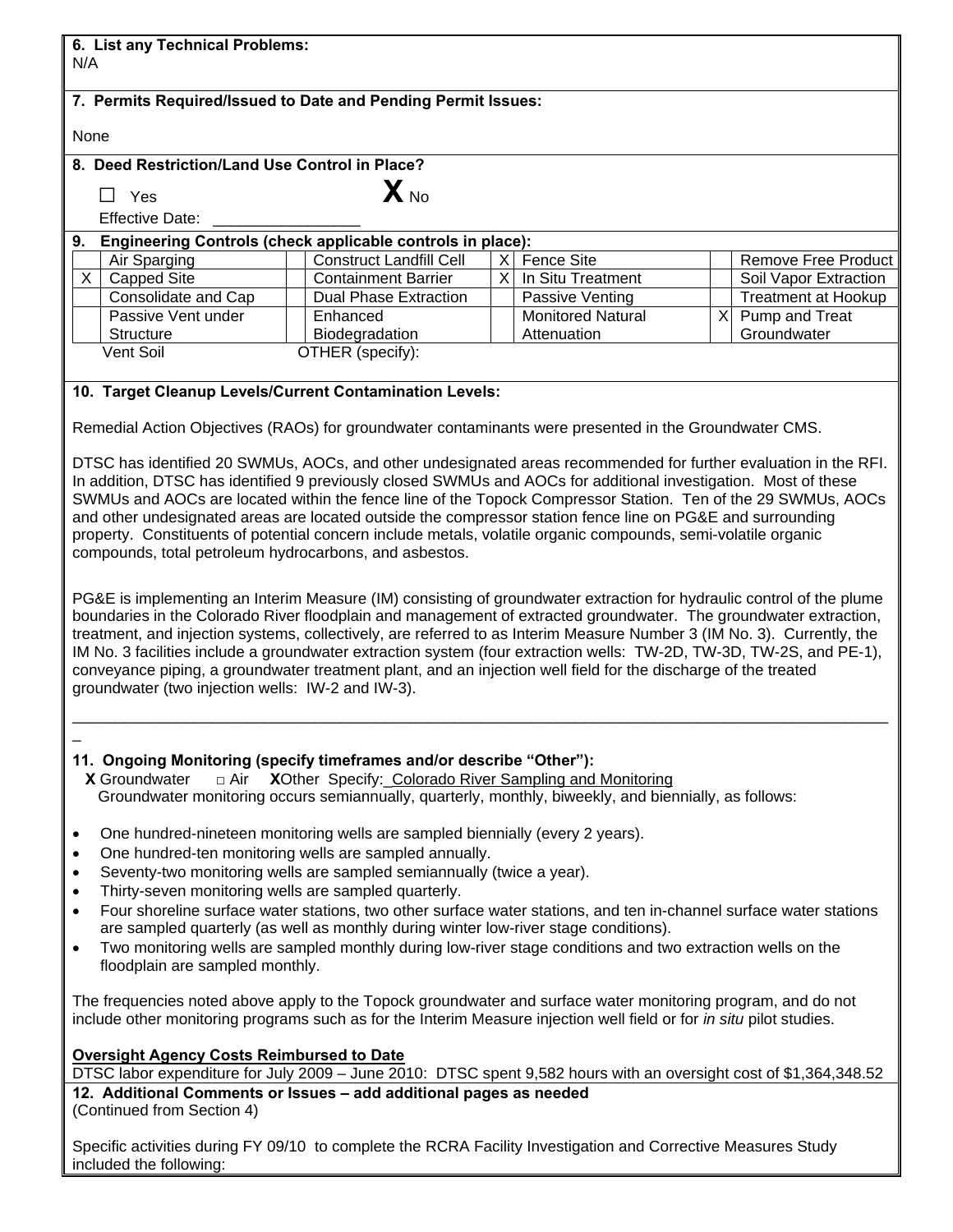#### **Groundwater**

- DTSC worked aggressively with PG&E to finalize the Groundwater CMS Report by the end of the year under an accelerated schedule.
- CMS comments resolution was ongoing throughout the 1<sup>st</sup> quarter of FY 2009/10. Discussions between PG&E and DTSC to resolve comments occurred at each monthly RCRA/CERCLA meeting. On August 25, 2009, PG&E submitted Part 2 of the responses to DTSC's comments on the January 27, 2009 Groundwater CMS/FS Report. DTSC provided preliminary input on the responses on September 14, 2009. A comment resolution meeting was held on September 22, 2009.
- On December 18, 2009, DTSC approved the Final Groundwater CMS/FS for SWMU 1/AOC 1 and AOC 10 Report.
- On January 27, 2010, DTSC collected surface water samples from 5 locations at the Topock site.
- On January 26-27, 2010, DTSC performed a site survey to observe impacts from the January storm event.
- During the 1<sup>st</sup> quarter of FY 09/10, PG&E submitted responses to DTSC's comments on the Draft Groundwater Risk Assessment. On December 10, 2009, DTSC approved the final Groundwater Risk Assessment Report.
- On February 24, 2010, DTSC and DOI issued a letter providing direction to PG&E on the groundwater characterization requirements for the East Ravine and Compressor Station areas.
- Implementation of the groundwater and surface water monitoring program continued during FY 09/10. A major biennial monitoring event was conducted during the last two weeks of September 2009. Quarterly monitoring event was conducted during the week of December 7, 2009, March 8-18, 2010, and April 29 – May 6, 2010.
- On March 3, 2010, DTSC accepted PG&E's revised Groundwater Monitoring Report (GMP) sampling frequency.
- On June 2, 2010, DTSC directed PG&E to submit an implementation schedule for the repair of monitoring well MW-38S, which was damaged during the January storm event. PG&E submitted the implementation schedule on June 21, 2010 as directed.

Soil

- On July 2, 2009, DTSC issued a letter responding to PG&E's September 2008 proposal for Part B. PG&E responded on August 3, 2009.
- Fieldwork in the East Ravine Investigation Area (AOC 10) was completed in July 2009. The results of this investigation will be presented as an appendix to the CMS/FS Report.
- On August 3, 2009, DTSC provided comments on the Soil Data Quality Objectives (DQOs) Technical Memorandum summarizing the DQOs for the soil program.
- On August 3, 2009, DTSC approved the Ecological Comparison Values for Organic Compounds Technical Memorandum #4. These values will be used in the soil data gaps study.
- On October 5, 2009, DTSC responded to PG&E's request to phase the Soil Part B investigation.
- On January 26, 2010, DTSC participated in the AOC 4 TCRA project initiation meeting.
- On March 10, 2010, DTSC issued a letter providing clarification of their comments on the December 2007 Draft RFI/RI Soil Investigation Work Plan Part B.
- On March 14, 2010, DTSC forwarded the Part A DQOs memorandum to the CWG and TWG.
- On March 16, April 21-22, April 27-28, and June 15, 2010, DTSC visited the AOC 4 Time Critical Removal Action project site and observed site activities.
- On April 30, 2010, PG&E submitted responses to comments on the Draft Part B Work Plan and approach to the Part B DQO to DTSC. DTSC provided comments on the Part B DQO approach to PG&E on June 3, 2010. On June 24, 2010, a teleconference meeting was held with PG&E to discuss comments and responses.

#### **Background**

- On August 14, 2009, PG&E, in response to DTSC's directive letter on May 15, 2009, submitted the results of additional research on past burn activities at the compressor station.
- On November 16, 2009, DTSC approved the Final Background Study Steps 3 and 4: Revised Final Report of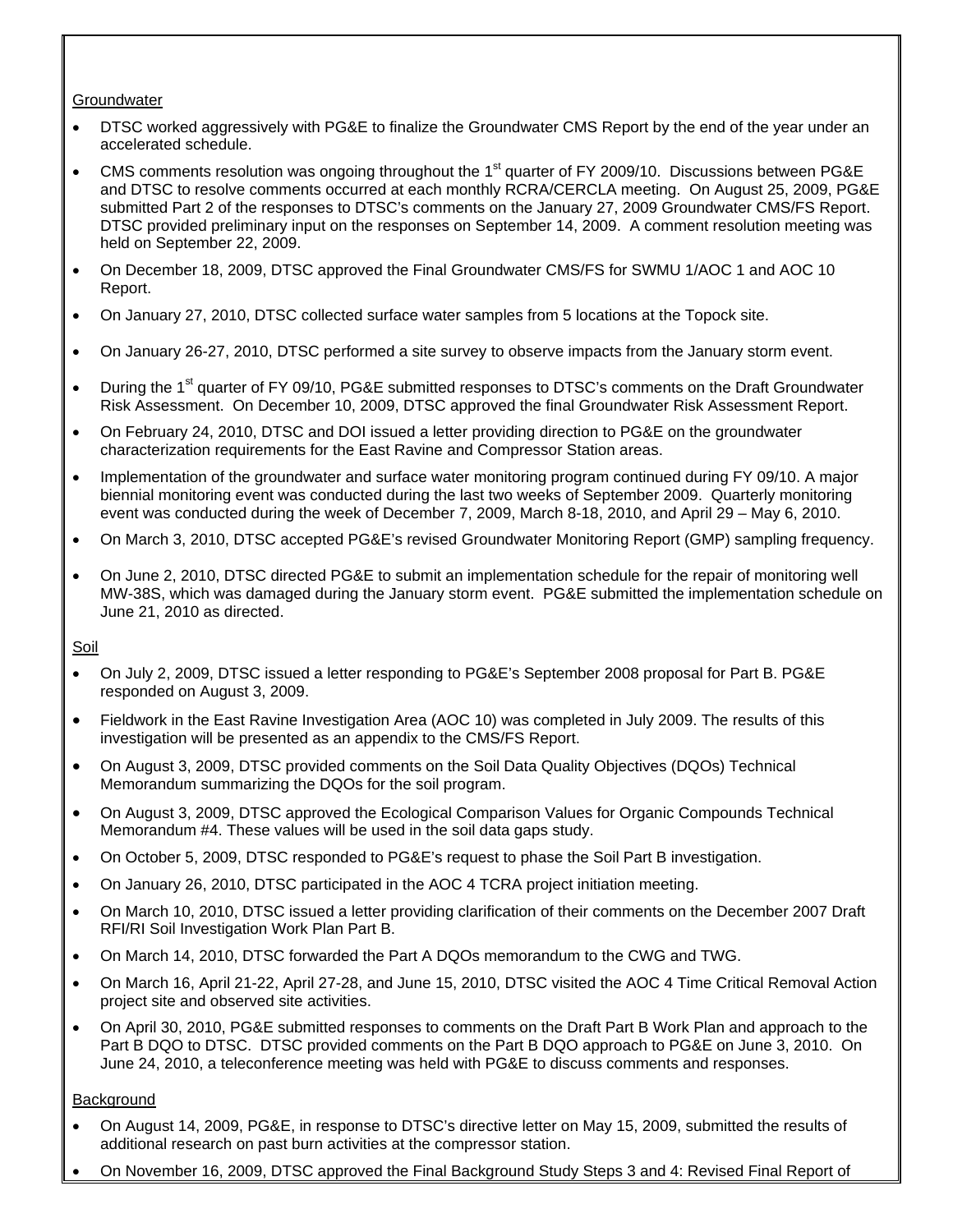Results.

Floodplain and Upland Insitu Pilot Tests

• PG&E continued post-test monitoring of the floodplain and upland *in situ* pilot tests during FY 09/10. PG&E submitted monitoring reports for the floodplain and upland *in situ* pilot tests on July 15, 2009, October 15, 2009, November 16, 2009, January 15, 2010 and April 15, 2010.

Draft Environmental Impact Report (EIR)

- DTSC issued letters requesting additional information needs for the draft Environmental Impact Report (EIR):
	- December 16, 2009, additional water supply information.
	- December 29, 2009, additional information for the project description.

Activities during FY 09/10 related to ongoing implementation of the Interim Measure included the following:

- Continuous operation of the Interim Measure groundwater extraction, treatment, and injection facility continued throughout FY 09/10. Periodic downtimes associated with optimization, maintenance, and repair occurred in conformance with permit conditions.
- PG&E completed required monitoring and reporting of treatment plant operations as required by the Colorado River Basin Regional Water Quality Control Board (Water Board) permit. Quarterly IM No. 3 Self Monitoring Reports were submitted on July 15, 2009, October 15, 2009., January 15, 2010 and April 15, 2010.
- Compliance Monitoring Program activities in the injection well field continued in conformance with DTSC and RWQCB requirements. Quarterly Groundwater Monitoring Report for the Interim Measure Compliance Monitoring Program at the Topock site was submitted on July 15, 2009. Semi-annual Groundwater Monitoring Report was submitted on January 15, 2010. DTSC conditionally approved PG&E's 2008 proposed modifications to the Compliance Monitoring Program.
- Performance Monitoring Program (PMP) activities in the Colorado River floodplain continued in FY 09/10. Quarterly IM Performance Monitoring (PMP) and Site-Wide Groundwater and Surface Water Monitoring (GMP) Reports were submitted to DTSC on May 29, 2009, November 30, 2009, March 15, 2010 and May 28, 2010.
- On July 14, 2008, PG&E proposed a modification to the extraction system for Interim Measures No. 3, which involves tie-in of well MW-20-130. DTSC's CEQA group is currently evaluating PG&E's project description for this proposal.

## **INSTRUCTIONS FOR COMPLETING A STATUS REPORT**

**GENERAL:** This Status Report form is for use in communicating to Cal/EPA the activities of the Administering Agency and Support Agencies with respect to site investigation and remedial action. A Status Report should be co

California Environmental Protection Agency 1001 I Street, 25th Floor Site Designation Committee Sacramento, CA 95814

- 1. Date of Consultative Work Group Meeting and List of Attendees: List date(s) of Consultative Work Group<br>Meeting(s) that occurred during the year, including names of attendees followed by agency affiliation in parenthesis
- **2. Recent Public Comment/Participation:** List documents received in the year subject to public comment or public meetings/hearings held and what you did to provide for public participation.
- **3. Describe Known or Potential Areas of Concern:** Describe the site investigative or remedial activities occurring at the site and issues for the year.
- **4. Current Phase of Action under the Site Designation Process**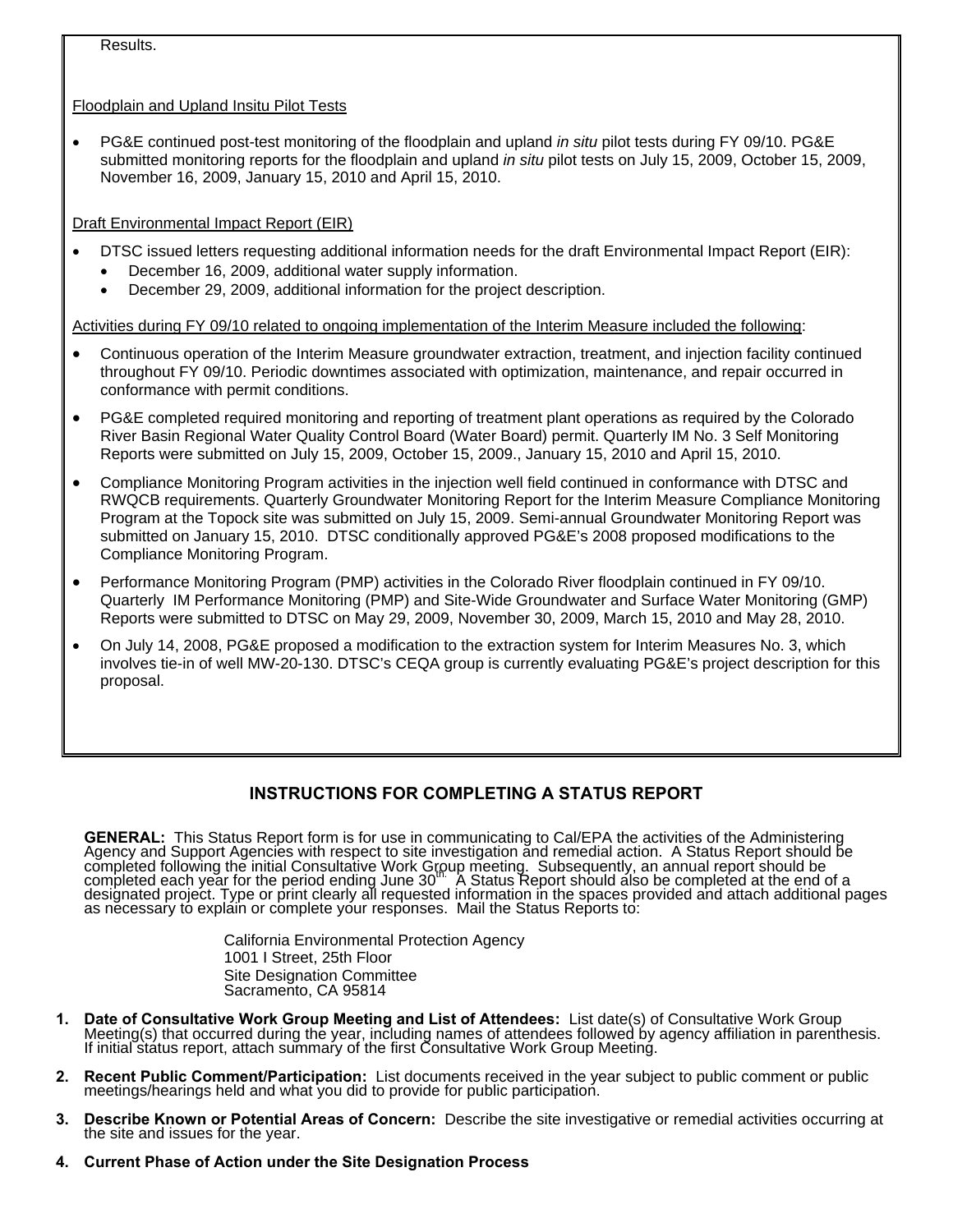List current phase of action corresponding to description provided below by assigning a number followed by an appropriate letter, if applicable (i.e. Work Plan Completed denote as level 3D).

| <b>Number</b> | Description                                                                           |
|---------------|---------------------------------------------------------------------------------------|
| 1             | Administering Agency Designated                                                       |
| 2             | <b>First Consultative Meeting Completed</b>                                           |
| 3             | Levels of Action                                                                      |
|               | A - Preliminary Site Assessment Completed                                             |
|               | B - Site Investigation Completed                                                      |
|               | C - Feasibility Study Completed                                                       |
|               | D - Work Plan Completed                                                               |
|               | E - Cleanup Alternative Selected and Authorized                                       |
|               | F - Design of Cleanup Alternative Selected                                            |
|               | G - Implementation of Cleanup Alternative (give % complete)                           |
|               | H - Remediation Completed                                                             |
| 4             | Certificate of Completion Issued<br>(after concurrence by other interested agencies). |

- **5. Proposed Site Use:** Check the appropriate box or boxes which describe the planned use for the site:
	- (1) Commercial/Industrial/Retail; (2) Residential (single/multi-family, sale/rental product); (3) Park or Open space;
	- (4) Schools, Hospitals, Day Care Centers or Other Non-residential Sensitive Uses.
- **6. List any Technical Problems:** Describe any technical issues impeding site investigative or cleanup activities.
- 7. Permits Required/Issued to Date and Pending Permit Issues: List any permits currently being required and/or issued by the Administering or Support Agency. List any permits currently pending approval and any requirements
- **8**. **Deed Restrictions/Land Use Controls:** Check applicable box and specify the date if the response is "yes."
- **9**. **Cleanup Levels:** Specify current contamination levels and proposed target cleanup levels for major contaminants.
- **10. Ongoing Monitoring:** Check the appropriate box(es) and/or specify any other type of ongoing monitoring that is in place. Specify approximate timeframes (using months/years) for monitoring, i.e., 11/06 1/10
- **11. Oversight Agency Costs Reimbursed to Date:** For the project, list agency, amount reimbursed followed by pending reimbursement in parenthesis, and brief description of services provided by each agency.
- **12. Additional Comments or Issues: If needed, attach additional sheets to** describe any important issues not previously addressed above such as issues discussed at last Consultative Work Group Meeting. In the event the pr report.

Cal/EPA -- Site Designation Committee -- Status Report Form 5/06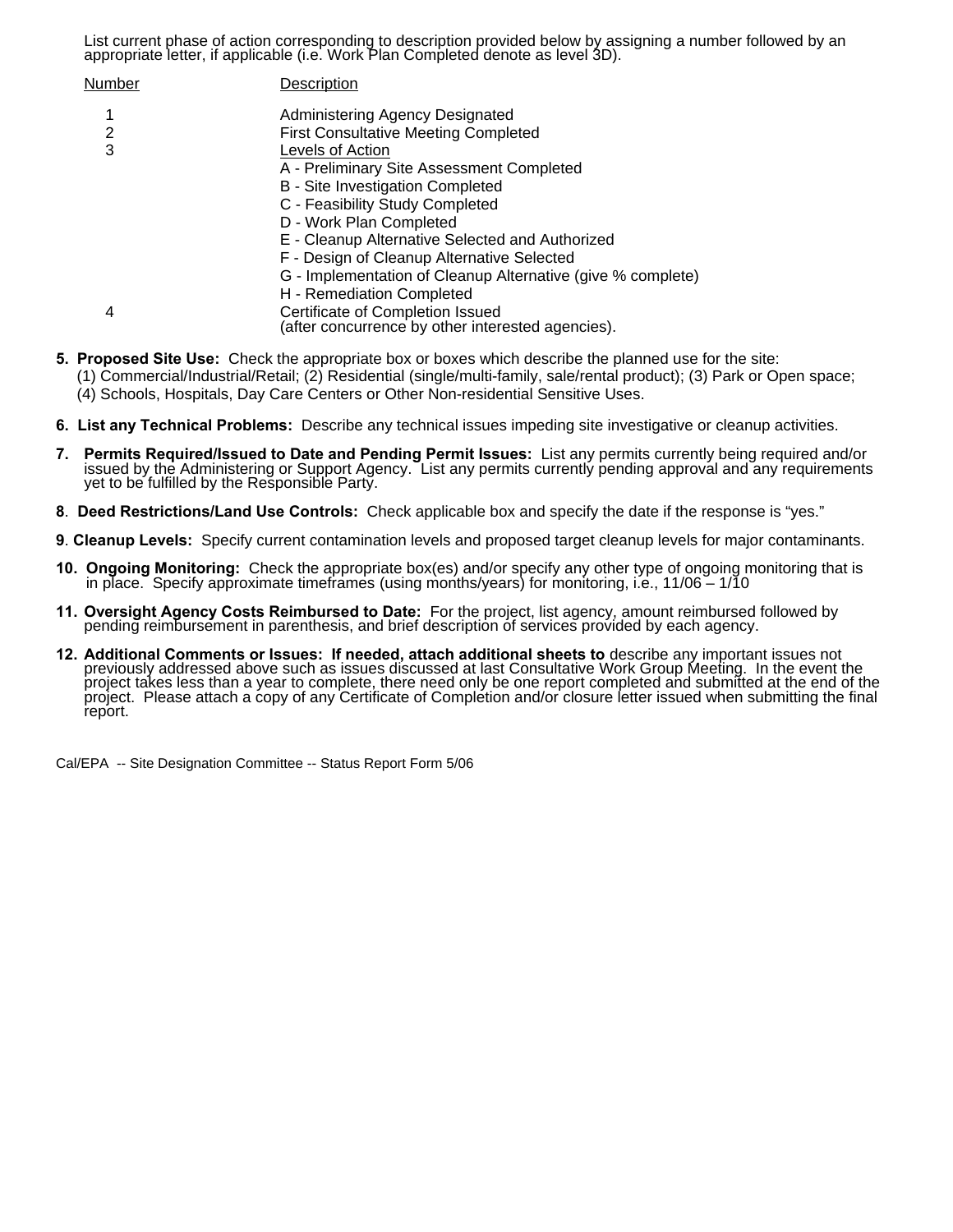### **PG&E Topock Compressor Station Annual Status Report July 2009 – June 2010**

### **ATTACHMENT A - Dates of Meetings and List of Attendees (Agency)**

## **July 15, 2009 – Consultative Work Group Face-to-Face Meeting**

**Attendees:** Department of Toxic Substances Control (DTSC) - Karen Baker, Aaron Yue, Jose Marcos, Mona Arteaga Bontty, Christina Fu, Mike Eichelberger, Susan Wilcox, Nancy Long (via telephone), Chris Guerre (via telephone), Lori Hare (via telephone); EDAW/AECOM (on behalf of DTSC) – Stev Weidlich, Jamie Cleland, Leslie Redford (via telephone); CA Regional Water Quality Control Board (RWQCB) – Cliff Raley (via telephone), Robert Perdue (via telephone); San Diego County Water Authority (SDCWA) - Denise M. Landstedt; Pacific Gas and Electric (PG&E): Dave Gilbert, Yvonne Meeks, Curt Russell, Glenn Caruso, Juan Jayo, Ken Wilson (consultant), Alona McClue (consultant); CH2M Hill on behalf of PG&E - Christina Hong, Martin Barackman; Lucas Advocates on behalf of PG&E - Robert Lucas; Arcadis on Behalf of PG&E - Lisa Cope, Lisa Kellogg, Lauren Young; U.S. Bureau of Land Management (BLM) - George Shannon, Mark Calamia, Becky Heick, Ramone McCoy, Michael Johnson (via telephone); U.S. Bureau of Reclamation (BOR) - Jeff Smith, Adam Wilson; U.S. Dept. of the Interior (DOI) - Casey Padgett, Melissa Derwart, Pamela Innis; U.S. Environmental Protection Agency (EPA) - Mitch Kaplan (via telephone); U.S. Fish and Wildlife Service (USFWS): Cindi Hall; Metropolitan Water District (MWD) - Bart Koch, Eric Fordham (Geopentech); Colorado River Indian Tribes (CRIT) - Nancy Shopay (Envirometrix), Norman Shopay (Envirometrix) (via telephone); FMIT - Luke Johnson, Michael Sullivan (Toxicologist), Steven McDonald (Law Office of Steven P. McDonald, LP), Courtney Coyle (Legal Rep.) (via telephone), Leo Leonhart (Hargis&Assoc.); Hualapai Indian Tribe - Peter Bungart (Circa Consulting)

## **July 23, 2009 – DTSC Community Workshop for FMIT re: Clean-up Process and Summary of Environmental Invistigations**

**Attendees:** Mojave - Nora McDowell-Antone, Linda Otero, Leo Leonhart (H&A), Sandra Woods Bricker, Felton Bricker, Sr., Marla Jenkins, Jeannete Otero, Mary Hole, Betty DeOcampe, Maryjo Jim, Tessie Soto, Suzanne Malson, Angie Alvarado and other Mohave community members

## **July 28, 2009 – DTSC Community Workshop for CRITs re: Clean-up Process and Summary of Environmental Investigations**

**Attendees:** CRITs - Gary Hansen, Amanda Leivas-Sharpe, Charley Land; BOR - Brian Famer, Evan Smith, Jeff Smith, Ramone McCoy, Duncan Fisher; DOI - Pam Innis; BLM - Becky Heick, Mark Calamia; CH2M Hill – Christina Hong; ADEQ – Tom DiDorizio; Pkr. Pioneer – Joan Travis; BOS – Sandy Pierce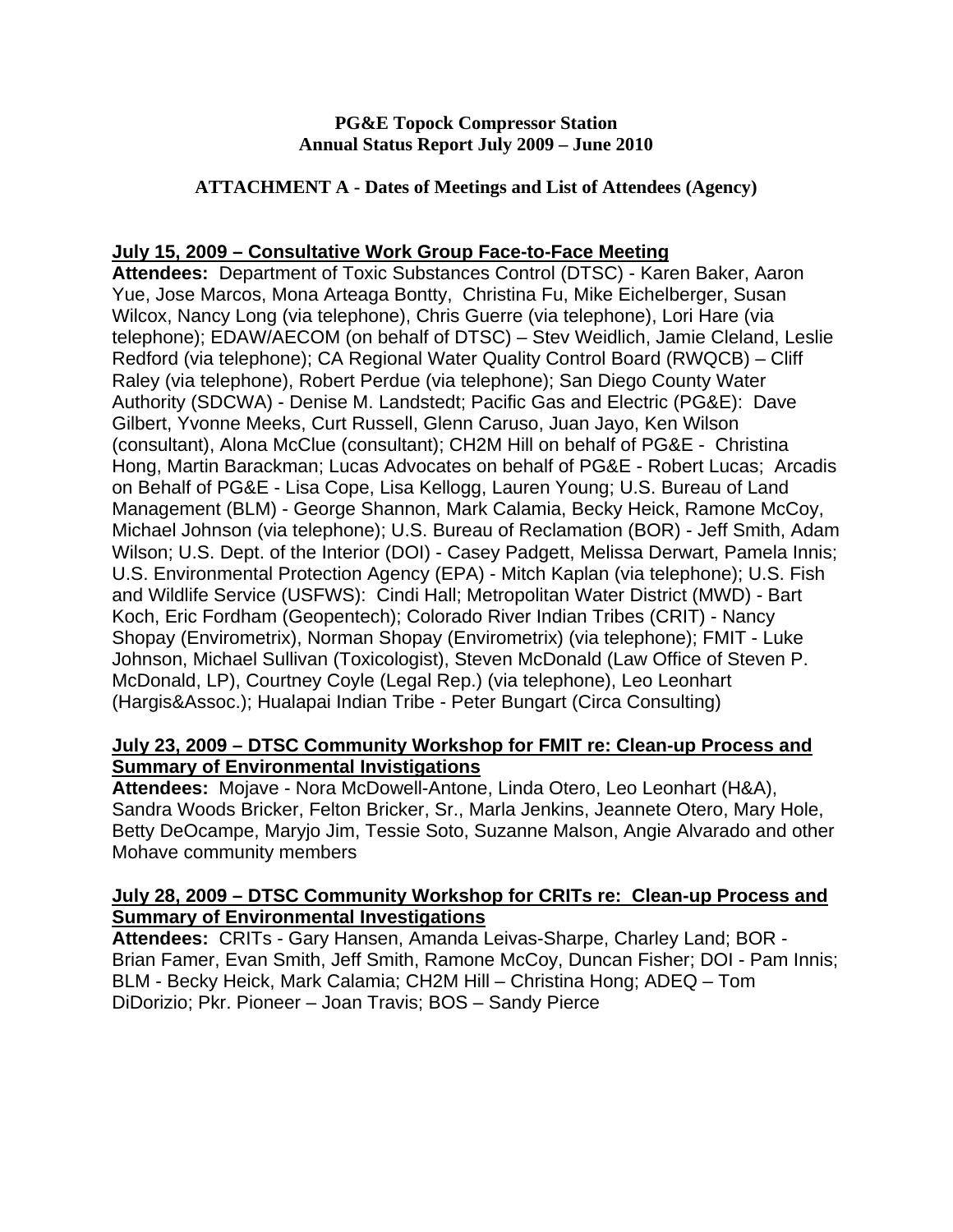## **July 29, 2009 – DTSC Community Workshop for Chemehuevi Tribe re: Clean-up Process and Summary of Environmental Investigations**

**Attendees:** Chemehuevi – Tito Smith, Dennis Fagundes, Charles Woods, Shirley Smith, Sierra Shaw, Raymond Robles; BLM: Becky Heick, Mark Calamia; Residents – Bradley Escobar, June Leivas

## **July 30, 2009 – DTSC Community Workshop for CRITs re: Clean-up Process and Summary of Environmental Investigations (11:00 AM – 2:00 PM)**

**Attendees:** CRITs – Charley Land; PG&E – Curt Russell; CH2M Hill – Christina Hong; BOR – Jesse Smith, Evan Smith, Jeff Smith; BLM – Ramone McCoy, Mark Calamia; Residents – Paul Maxwell, Becky Bramlett, Patricia Colloran, Brill Trotter, Imogene Wright, Mike Moer

## **July 30, 2009 – DTSC Community Workshop for CRITs re: Clean-up Process and Summary of Environmental Investigations (4:00 – 7:00 PM)**

**Attendees:** Amanda Leivas-Sharpe, Charles Land; BOR – Jeffery Smith, Jesse Smith, Evan Smith; PG&E – Curt Russell; CA Dept. of Fish & Game – Stefan Awender; Residents – Delores Purinton, Ron Wilson, Juanita Barcus, Rose Wian

# **September 1, 2009 – DTSC Briefing for CRITs Tribal Council and Community Workshop for CRITs:**

**Attendees:** CRITs – Joyce P, Stewart Eddy, Dennis L., Doug Bonamici, Dale Howard, Fred Nelson, Geneva Sathwake, Daphne Hill-Poolaw, Theo Deha Roso, Charley Land, Julie Deysie

# **September 28, 2009 – Geo/Hydro Technical Work Group Face-to-Face Meeting**

**Attendees:** DTSC - Chris Guerre, Karen Baker, Aaron Yue; EDAW/AECOM (on behalf of DTSC) – Bobbette Biddulph, Mark Capps (via telephone); RWQCB – Cliff Raley; PG&E – Yvonne Meeks, Curt Russell, Kevin Sullivan; CH2M Hill (on behalf of PG&E) – Brian Schroth, Martin Barackman, Mike Cavaliere, Julie Eakins (via telephone), Christina Hong (via telephone); Arcadis (on behalf of PG&E) – Frank Lenzo, Jim Harrington, Lisa Kellogg (via telephone); U.S. BOR – Jeffery Smith, Mohammad Nash; U.S. DOI –Rick Newill, Pamela Innis; U.S. Geological Survey (USGS) – Ken Stollenwerk, Dawn Peterson, Science Application International Corp. (SAIC); USFWS – Carrie Marr; MWD – Eric Fordham; CRITs – Lisa Swick, Gary Hansen, Charlie Land (via telephone); Fort Mojave Indian Tribe (FMIT) – Michael Sullivan, Nora McDowell-Antone (via telephone), Courtney Coyle (Legal), Leo Leonhart (Hargis & Assoc.)

# **November 18, 2009 – Consultative Work Group Face-to-Face Meeting**

**Attendees:** DTSC - Karen Baker, Aaron Yue, Mona Arteaga Bontty, Christina Fu, Chris Guerre (via telephone), Laura Kaweski (via telephone), Lori Hare (via telephone); AECOM (on behalf of DTSC) – Stev Weidlich, Bobbette Biddulph, Addie Farrell; State Water Resource Control Board (SWRCB) – Tom Vandenberg; Colorado River Board of California (CRB): Lindia Liu (via telephone); PG&E - Bob Doss, Yvonne Meeks, Curt Russell, Glenn Caruso, Kevin Sullivan (via telephone); CH2M Hill on behalf of PG&E - Christina Hong; Lucas Advocates on behalf of PG&E - Robert Lucas; Arcadis on Behalf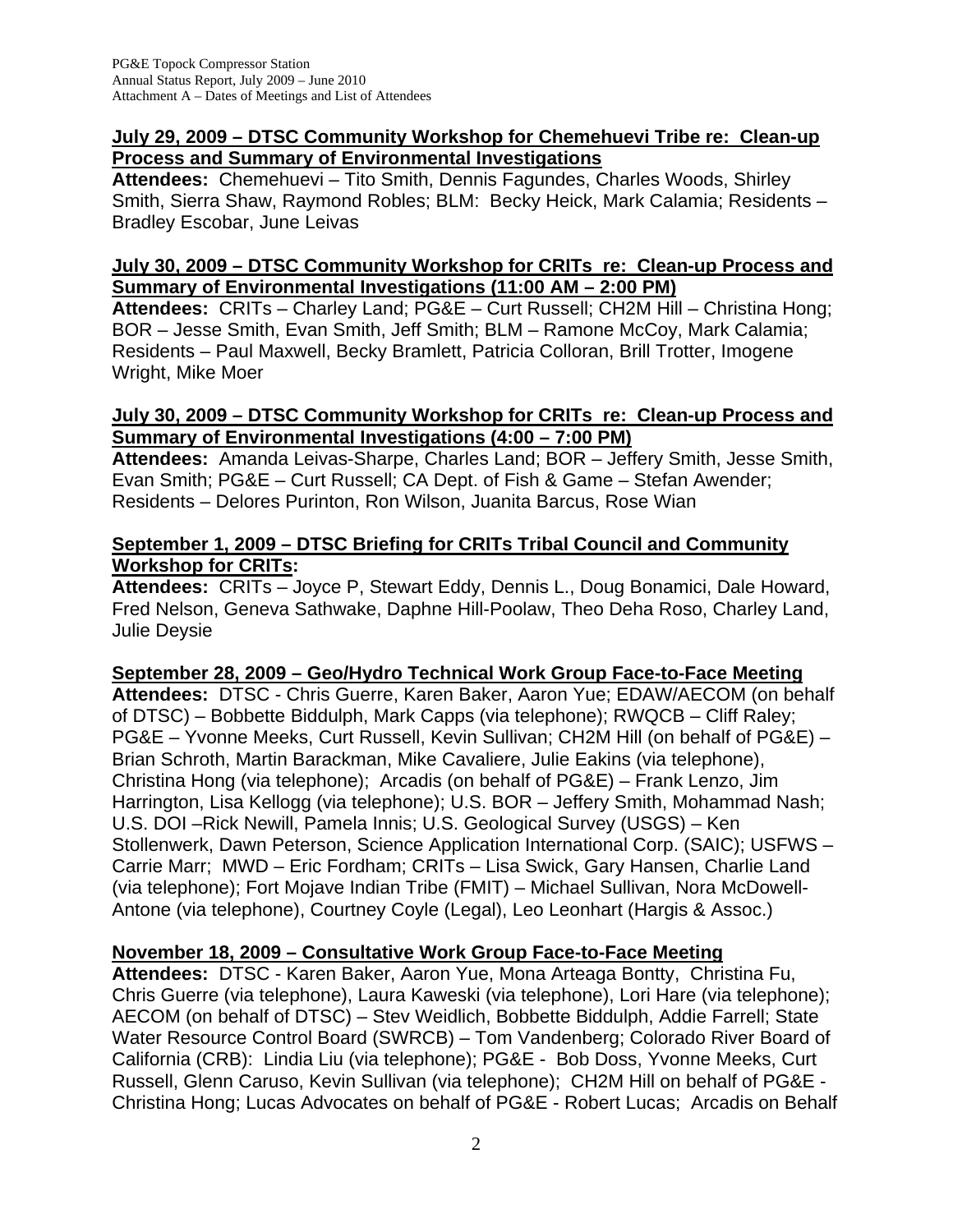of PG&E - Lisa Kellogg, Jim Harrington, Frank Lenzo (via telephone); US BLM – Cathy Wolff-White, Mark Calamia, Ramone McCoy, Craig Johnson, Ken Wilson (consultant); U.S. BOR - Jeff Smith, Mark Slaughter; U.S. DOI - Pamela Innis; US EPA - Mitch Kaplan (via telephone), Diane Trijillo (via telephone); US FWS - Carrie Marr; USGS – Ken Stollenwerk; MWD - Bart Koch, Eddie Rigdon; CRITs – Lisa Swick, Doug Bonamici; FMIT – Felton Bricker, Sr., Linda Otero, Steven McDonald & Chris Martin (Law Office of Steven P. McDonald, LP), Leo Leonhart (Hargis&Assoc.), Shawn Sellers (EPA), Michael Sullivan (via telephone); Hualapai Indian Tribe – Dawn Hubbs

# **January 6, 2010 – Clearinghouse Task Force Meeting**

**Attendees:** DTSC – Karen Baker, Mona Bontty, Christina Fu; PG&E, MWD; Hualapai – Loretta Jackson-Kelly, Dawn Hubbs, Win Wright; CRITs – Doug Bonamici

# **March 2, 2010 – Topock Leadership Partnership**

**Attendees:** DTSC - Maziar Movassaghi, Karen Baker, Nancy Long, Jeanette Sartain, Mona Arteaga Bontty, Christina Fu, Carolyn Yee, Stev Weidlich, DTSC Consultant (AECOM) on EIR; PG&E - Bob Howard, Pacific Gas and Electric - Dave Gilbert, Juan Jayo, Yvonne Meeks, Lisa Micheletti-Cope, PG&E Consultant (Arcadis); USDOI – William Lodder, Pam Innis, Casey Padgett; BLM - Ramone McCoy, Raymond Suazo, Rebecca Heick; BOR – Val Thomas; CRWQCB – Robert Perdue; CRB – Abbas Amirteymoori; MWD – Bart Koch, Jim Green; FMIT - Timothy Williams, Nora McDowell-Antone, Linda Otero, Steven McDonald, Tribal Counsel, Courtney Ann Coyle, Attorney, Law, Leo Leonhart, Consultant; Hualapai – Ruby Steele, Loretta Jackson, Dawn Hubbs, Win Wright

# **March 16, 2010 – Geo/Hydro Technical Work Group Face-to-Face Meeting**

**Attendees:** DTSC – Karen Baker, Chris Guerre, Aaron Yue, Jose Marcos; MWD – Eric Fordham (by phone); PG&E – Bob Doss, Yvonne Meeks; PG&E Consultants (Arcadis) – Lisa Kellogg, Scott Potter (by phone), Jim Harrington (by phone), (Iris) - Adrienne LaPierre, (CH2M Hill) – Christina Hong, Keith Sheets, Martin Barackman (by phone), Mike Cavaliere (by phone), (Lucas Advocates) – Bob Lucas; USDOI – Pam Innis, Rick Newill; USGS – Ken Stollenwerk, Peter Martin (by phone); USBOR – Val Vernier; FMIT – Nora McDowell-Antone (by phone); Hualapai – Dawn Hubbs, Win Wright

# **March 17, 2010 – Consultative Work Group Face-to-Face Meeting**

**Attendees:** DTSC - Karen Baker, Aaron Yue, Jose Marcos, Mona Arteaga Bontty, Christina Fu, Chris Guerre (via telephone), Nancy Long (via telephone), Carolyn Yee (via telephone), Lori Hare (via telephone); AECOM (on behalf of DTSC) – Stev Weidlich, Bobbette Biddulph, Addie Farrell; SWRCB – Tom Vandenberg; CRB: Abbas Amirteymoori (via telephone), Lindia Liu (via telephone); SDCWA – Denise Landstedt (via telephone); PG&E: Dave Gilbert, Bob Doss, Yvonne Meeks, Curt Russell, Glenn Caruso, Juan Jayo, Kevin Sullivan (via telephone); CH2M Hill on behalf of PG&E - Christina Hong, Gerald Vogt, Martin Barackman (via telephone), Frank Lenzo (via telephone); Lucas Advocates on behalf of PG&E - Robert Lucas; Arcadis on Behalf of PG&E - Lisa Kellogg, Lisa Cope; US BLM – Cathy Wolff-White, Mark Calamia, Ramone McCoy, George Shannon; U.S. BOR – Joe Liebhauser, Mark Slaughter, Valerie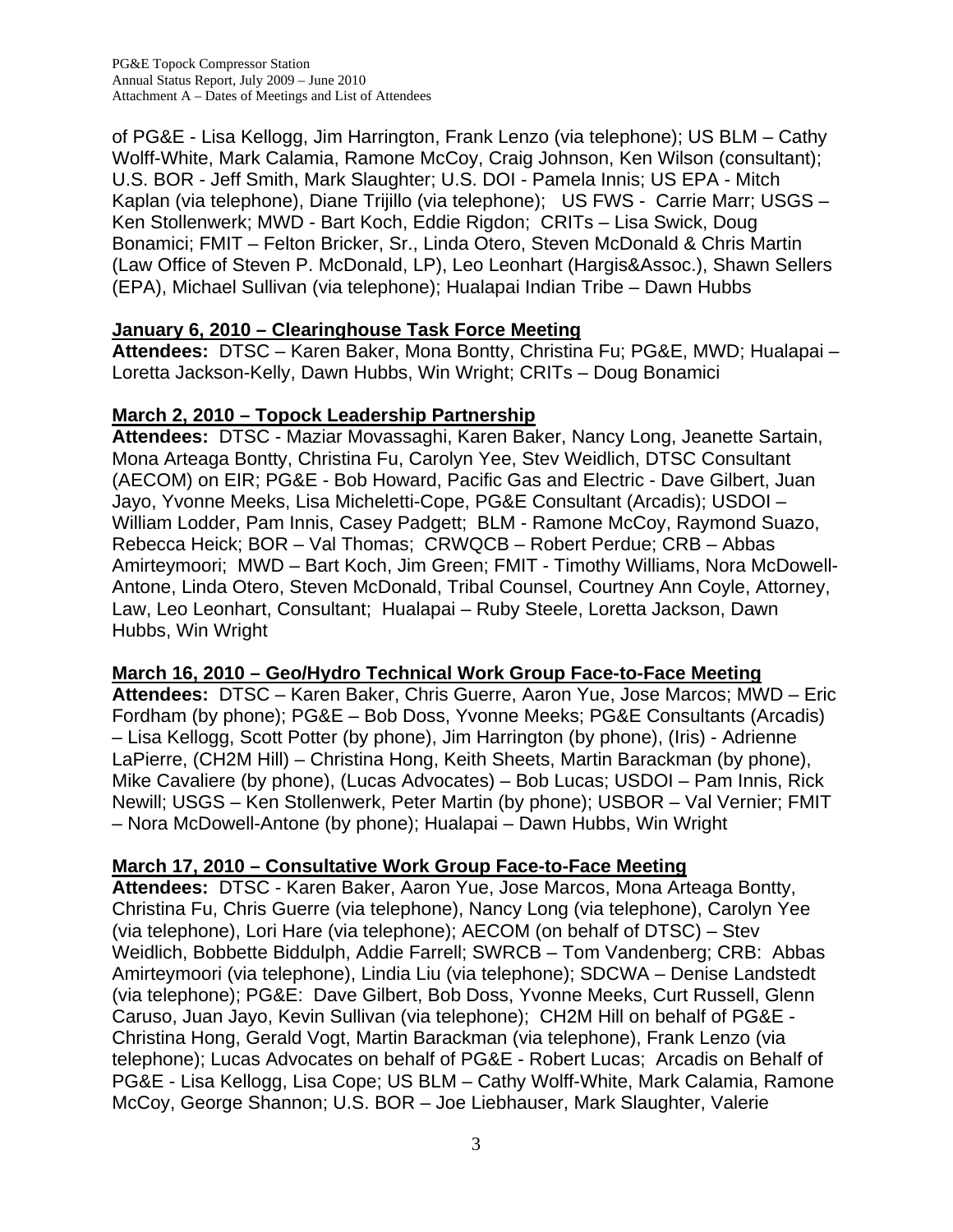PG&E Topock Compressor Station Annual Status Report, July 2009 – June 2010 Attachment A – Dates of Meetings and List of Attendees

Thomas; U.S. DOI - Pamela Innis, Casey Padgett; US FWS - Jean Calhoun, Carrie Marr; USGS – Ken Stollenwerk; MWD - Bart Koch, Eddie Rigdon; ADEQ – Dave Becker; CRITs – Lisa Swick, Doug Bonamici, Michael Tsosie; FMIT – Nora McDowell-Antone, Steven McDonald (Law Office of Steven P. McDonald, LP), Leo Leonhart (Hargis&Assoc.), Courtney Coyle (via telephone), Isadora Evanston (EPA); Hualapai Indian Tribe – Dawn Hubbs, Win Wright; Parker Indian Health Center – Isabel Espinosa

## **April 15, 2010 – Conference Call Meeting with Hualapai, re: Advance Preview of DTSC's Proposed Cleanup Decision for Groundwater**

**Attendees:** DTSC – Karen Baker, Aaron Yue, Chris Guerre, Nancy Long, Christina Fu, Carolyn Yee; Hualapai – Loretta Jackson-Kelly, Dawn Hubbs, Win Wright

## **April 15, 2010 – Geo/Hydro Technical Work Group Conference Call Meeting**

**Attendees:** DTSC – Chris Guerre, Aaron Yue; PG&E – Yvonne Meeks, Kevin Sullivan, Curt Russell; PG&E Consultants – (Arcadis) – Frank Lopez, (CH2M Hill) – Christina Hong, Mike Cavaliere; Geopentech for MWD – Eric Fordham; USDOI – Pam Innis, Rick Newill; USGS – Peter Martin; CRITs - Doug Bonamici, Charley Land; FMIT – Nora McDowell-Antone, Leo Leonhart, Courtney Coyle; Hualapai – Win Wright

# **May 11, 2010 – Clearinghouse Task Force Meeting**

**Attendees:** DTSC – Karen Baker, Mona Arteaga-Bontty; DOI – Pam Innis; Hualapai – Dawn Hubbs; MWD – Bart Koch, Eddie Rigdon; PG&E - Dave Gilbert, Yvonne Meeks, Lisa Micheletti-Cope, Christina Hong, Lisa Kellogg ; FMIT - Nora McDowell-Antone

### **May 27, 2010 – Meeting with FMIT Tribal Council, re: Draft Statement of Basis, and Draft EIR for Proposed Groundwater Remedy**

**Attendees:** DTSC: Karen Baker, Aaron Yue, Mona Bontty, Carolyn Yee; AECOM – Steve Heipel, Stev Weidlich, Andee Leisy (RTMM); FMIT – Timothy Williams, Shan Lewis, Linda Otero, Nora McDowell-Antone, Courtney Coyle, Leo Leonhart

### **May 28, 2010 – Meeting with Hualapai Tribal Council, re: Draft Statement of Basis, and Draft EIR for Proposed Groundwater Remedy**

**Attendees:** DTSC: Karen Baker, Aaron Yue, Mona Bontty, Carolyn Yee; AECOM – Steve Heipel, Stev Weidlich; Hualapai Tribal Council, DOI, BLM

## **June 16, 2010 – Consultative Work Group Face-to-Face Meeting**

**Attendees:** DTSC - Karen Baker, Aaron Yue, Carolyn Yee (via telephone), Mona Arteaga Bontty, Christina Fu (via telephone), Chris Guerre (via telephone), Lori Hare (via telephone); AECOM - Addie Farrell, Stev Weidlich; SWRCB - Tom Vandenberg; CRB - Abbas Amirteymoori (via telephone), Lindia Liu (via telephone); PG&E - Bob Doss, Yvonne Meeks, Glenn Caruso; CH2M Hill on behalf of PG&E - Christina Hong; Lucas Advocates on behalf of PG&E - Robert Lucas; Arcadis on Behalf of PG&E - Lisa Kellogg; U.S. BLM - Cathy Wolff-White, Mark Calamia, Ramone McCoy; U.S. DOI - Pamela Innis; MWD – Bart Koch; CRITs - Doug Bonamici; FMIT - Isadora Evanston, Leo Leonhart (Hargis&Assoc.), Nora McDowell-Antone (via telephone); Hualapai Indian Tribe - Dawn Hubbs, Win Wright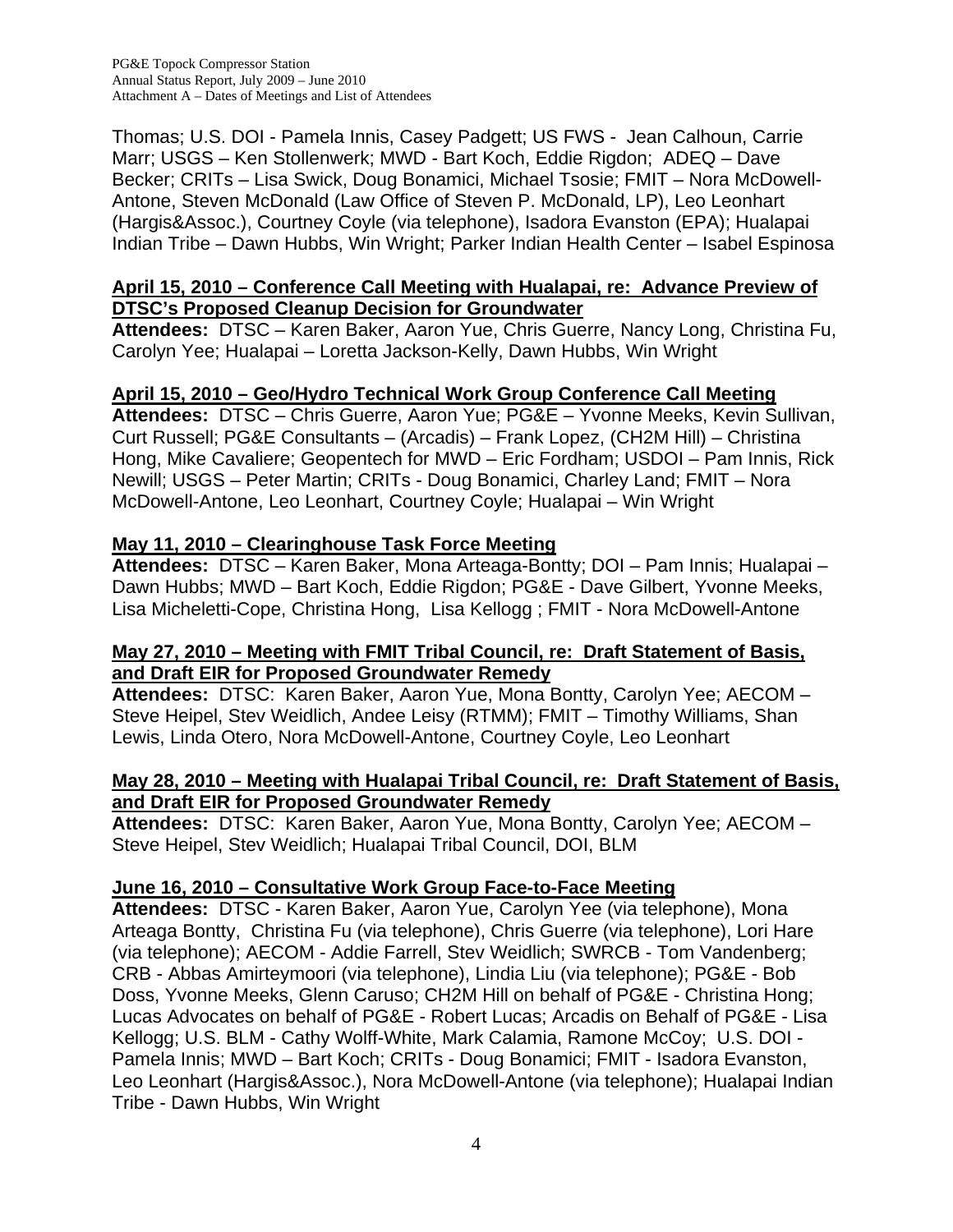### **PG&E Topock Compressor Station Annual Status Report July 2009 – June 2010**

## **ATTACHMENT B – Consultative Work Group Members and Tribal Representatives Notified and Invited to Consultative Work Group Meetings**

## **July 15, 2009 - Consultative Work Group Face-To-Face Meeting**

**Notified and Invited:** Arizona Department of Environmental Quality (ADEQ); California Department of Fish & Game (DFG); California Regional Water Quality Control Board (CRWQCB); Chemehuevi Indian Tribe; Cocopah Indian Tribe; Colorado River Board of California (CRB); Colorado River Indian Tribes (CRIT) and their consultant Envirometrix; Department of Toxic Substances Control (DTSC) and their consultants EDAW; Fort Mojave Indian Tribe (FMIT) and their consultants Law Office of Steven P. McDonald, LC; Held-Palmer House, & Hargis & Associates (H&A); Fort Yuma-Quechan Indian Tribe; Hualapai Indian Tribe; Metropolitan Water District (MWD) and their consultant Geopentech; Mojave County Department of Public Health (DPH); Office of Historic Preservation (OHP); Pacific Gas & Electric Company (PG&E) and their consultants Latham & Watkins, Lucas Advocates, CH2M Hill, & Arcadis; Parker Indian Health Service (IHS); San Diego County Water Authority (SDCWA); Senator Feinstein's Office; State Water Resource Control Board (SWRCB); Twenty-Nine Palms Indian Tribe; US Bureau of Land Management (USBLM) and their consultant Science Application International Corp. (SAIC); U.S. Bureau of Reclamation (US BOR); U.S. Department of the Interior (US DOI); US Environmental Protection Agency (USEPA); U.S. Fish and Wildlife Service (USFWS); US Geological Survey (USGS)

## **November 18, 2009 - Consultative Work Group Face-To-Face Meeting**

**Notified and Invited:** ADEQ; CA DFG; CRWQCB; Chemehuevi Indian Tribe; Cocopah Indian Tribe; CRB; CRITs and their consultant Envirometrix; DTSC and their consultants AECOM; FMIT and their consultants Law Office of Steven P. McDonald, LC; Held-Palmer House, & H&A; Fort Yuma-Quechan Indian Tribe; Hualapai Indian Tribe; MWD and their consultant Geopentech; Mojave County DPH; OHP; PG&E and their consultants Latham & Watkins, Lucas Advocates, CH2M Hill, & Arcadis; Parker IHS; SDCWA; Senator Feinstein's Office; SWRCB; Twenty-Nine Palms Indian Tribe; USBLM and their consultant SAIC; US BOR; US DOI; USEPA; USFWS; USGS

**March 17, 2010 – Consultative Work Group Face-To-Face Meeting Notified and Invited:** ADEQ; CA DFG; CRWQCB; Chemehuevi Indian Tribe; Cocopah Indian Tribe; CRB; CRITs; DTSC and their consultants AECOM; FMIT and their consultants Law Office of Steven P. McDonald, LC; Held-Palmer House, & H&A; Fort Yuma-Quechan Indian Tribe; Hualapai Indian Tribe; MWD and their consultant Geopentech; Mojave County DPH; OHP; PG&E and their consultants Latham & Watkins, Lucas Advocates, CH2M Hill, & Arcadis; Parker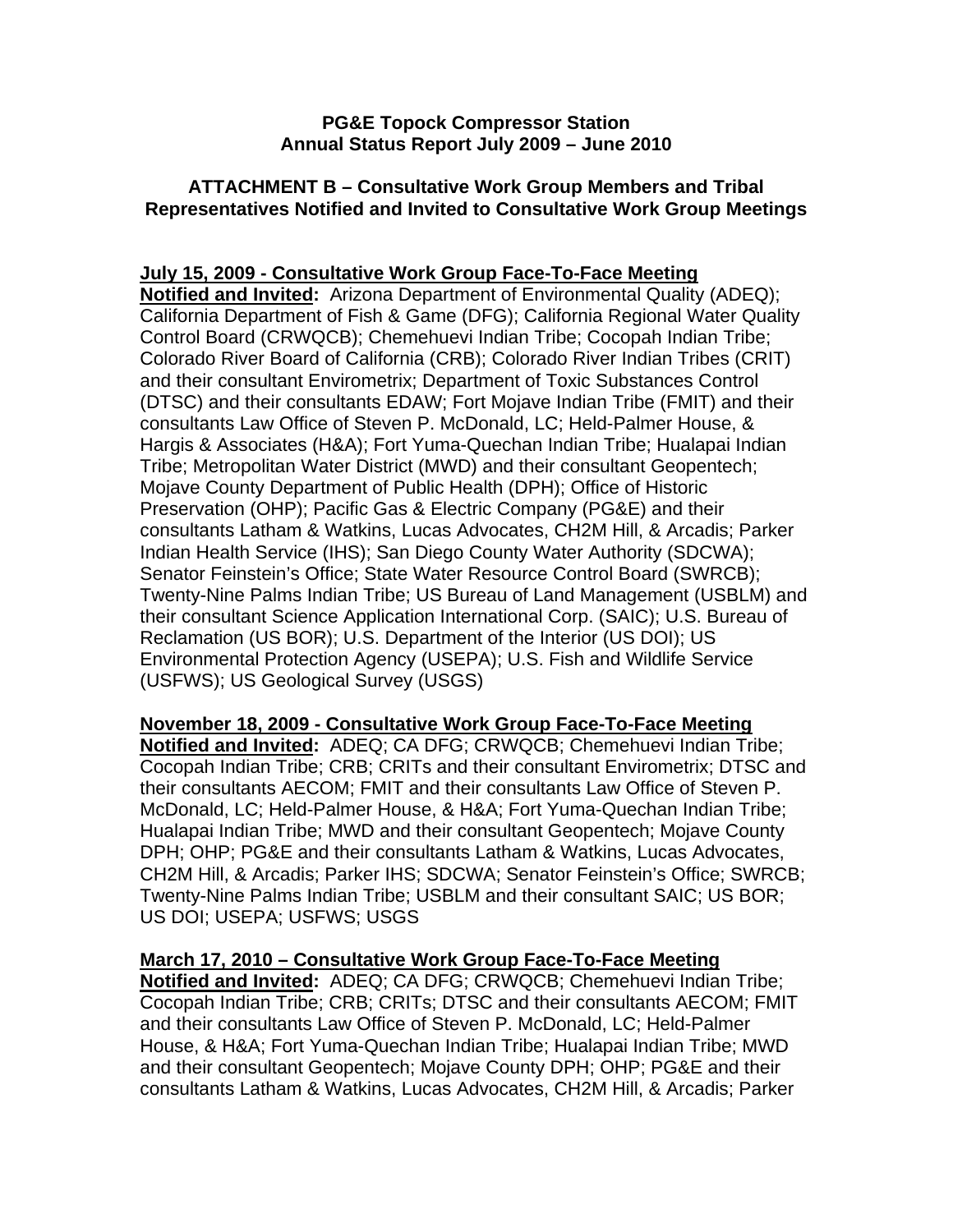IHS; SDCWA; Senator Feinstein's Office; SWRCB; Twenty-Nine Palms Indian Tribe; USBLM and their consultant SAIC; US BOR; US DOI; USEPA; USFWS; USGS

## **June 16, 2010 – Consultative Work Group Face-To-Face Meeting**

**Notified and Invited:** ADEQ; CA DFG; CRWQCB; Chemehuevi Indian Tribe; Cocopah Indian Tribe; CRB; CRITs; DTSC and their consultants AECOM; FMIT and their consultants Law Office of Steven P. McDonald, LC; Held-Palmer House, & H&A; Fort Yuma-Quechan Indian Tribe; Hualapai Indian Tribe; MWD and their consultant Geopentech; Mojave County DPH; OHP; PG&E and their consultants Latham & Watkins, Lucas Advocates, CH2M Hill, & Arcadis; Parker IHS; SDCWA; Senator Feinstein's Office; SWRCB; Twenty-Nine Palms Indian Tribe; USBLM and their consultant SAIC; US BOR; US DOI; USEPA; USFWS; USGS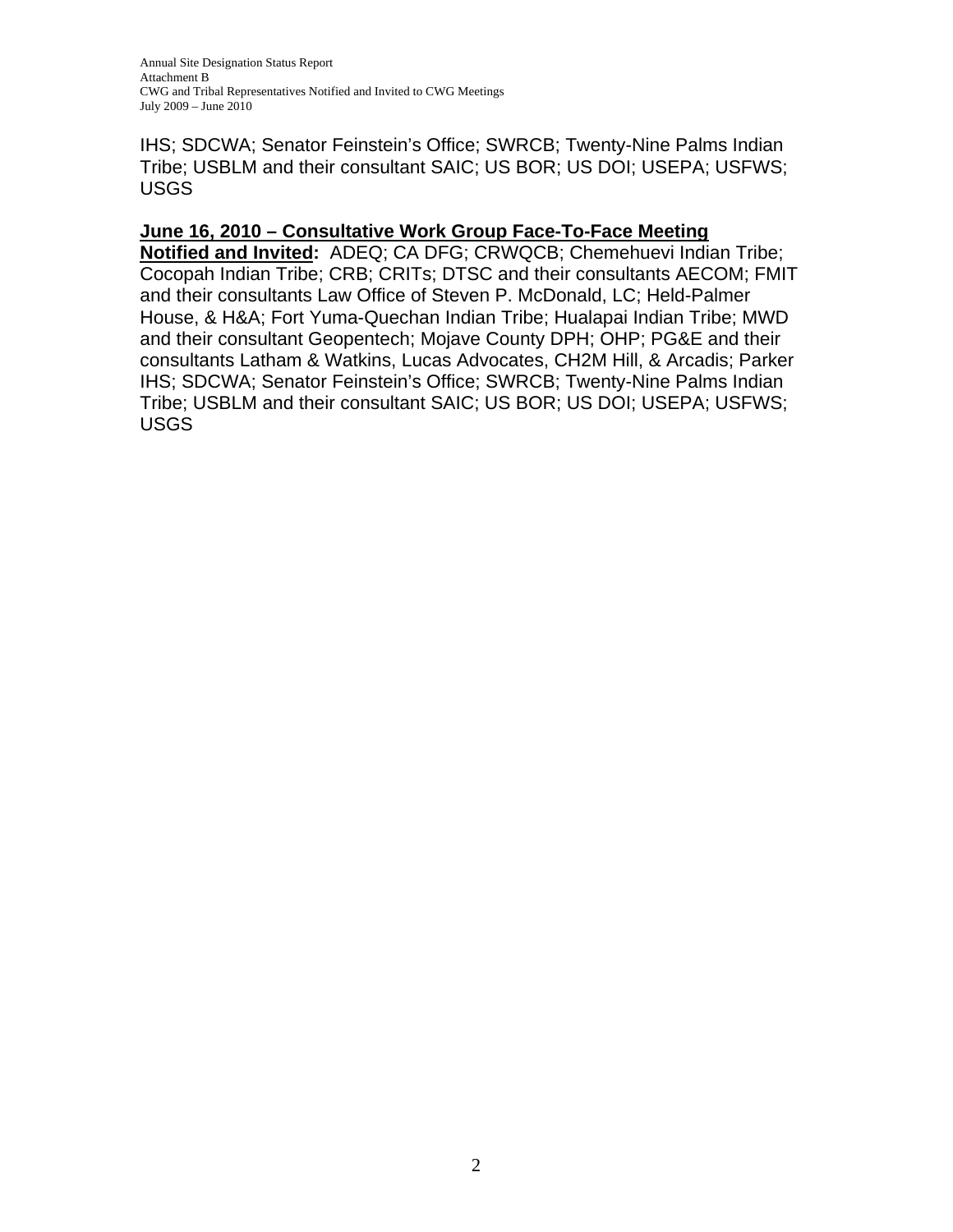## **PG&E Topock Compressor Station Annual Status Report July 2009 – June 2010**

## **ATTACHMENT C – Technical Hydrogeologic/Geo-Hydro Work Group Members and Tribal Representatives Notified and Invited to Technical Hydrogeological/Geo/Hydro Meetings and Other Meetings**

# **September 28, 2009 – Geo/Hydro Techical Work Group Face-to-Face Meeting**

**Notified and Invited:** Arizona Department of Environmental Quality (ADEQ); California Department of Fish & Game (DFG); California Regional Water Quality Control Board (CRWQCB); Chemehuevi Indian Tribe; Cocopah Indian Tribe; Colorado River Board of California (CRB); Colorado River Indian Tribes (CRIT) and their consultant Envirometrix; Department of Toxic Substances Control (DTSC) and their consultants EDAW; Fort Mojave Indian Tribe (FMIT) and their consultants Law Office of Steven P. McDonald, LC; Held-Palmer House, & Hargis & Associates (H&A); Fort Yuma-Quechan Indian Tribe; Hualapai Indian Tribe; Metropolitan Water District (MWD) and their consultant Geopentech; Mojave County Department of Public Health (DPH); Office of Historic Preservation (OHP); Pacific Gas & Electric Company (PG&E) and their consultants Latham & Watkins, Lucas Advocates, CH2M Hill, & Arcadis; Parker Indian Health Service (IHS); San Diego County Water Authority (SDCWA); Senator Feinstein's Office; State Water Resource Control Board (SWRCB); Twenty-Nine Palms Indian Tribe; US Bureau of Land Management (USBLM) and their consultant Science Application International Corp. (SAIC); U.S. Bureau of Reclamation (US BOR); U.S. Department of the Interior (US DOI); US Environmental Protection Agency (USEPA); U.S. Fish and Wildlife Service (USFWS); US Geological Survey (USGS)

# **January 6, 2010 – Clearinghouse Task Force Meeting**

**Notified and Invited:** CRITs, DOI, DTSC, FMIT, Hualapai, MWD, PG&E & their consultant CH2M Hill

# **March 2, 2010 – Topock Leadership Partnership Face-To-Face Meeting**

**Notified and Invited:** Tribal Leaders: Chemehuevi, Cocopah, CRITs, FMIT, Fort Yuma-Quechan, Havasupai, Hualapai, Torres-Martinez, Twenty-Nine Palms, Yavapai-Prescott; Government Leaders: CRWQCB, CRB, DOI, DTSC and their consultant AECOM, MWD, PG&E

**March 16, 2010 – Geo/Hydro Technical Work Group Face-To-Face Meeting Notified and Invited:** ADEQ; CA DFG; CRWQCB; Chemehuevi Indian Tribe; Cocopah Indian Tribe; CRB; CRITs; DTSC and their consultants AECOM; FMIT and their consultants Law Office of Steven P. McDonald, LC; Held-Palmer House, & H&A; Fort Yuma-Quechan Indian Tribe; Hualapai Indian Tribe; MWD and their consultant Geopentech; Mojave County DPH; OHP; PG&E and their